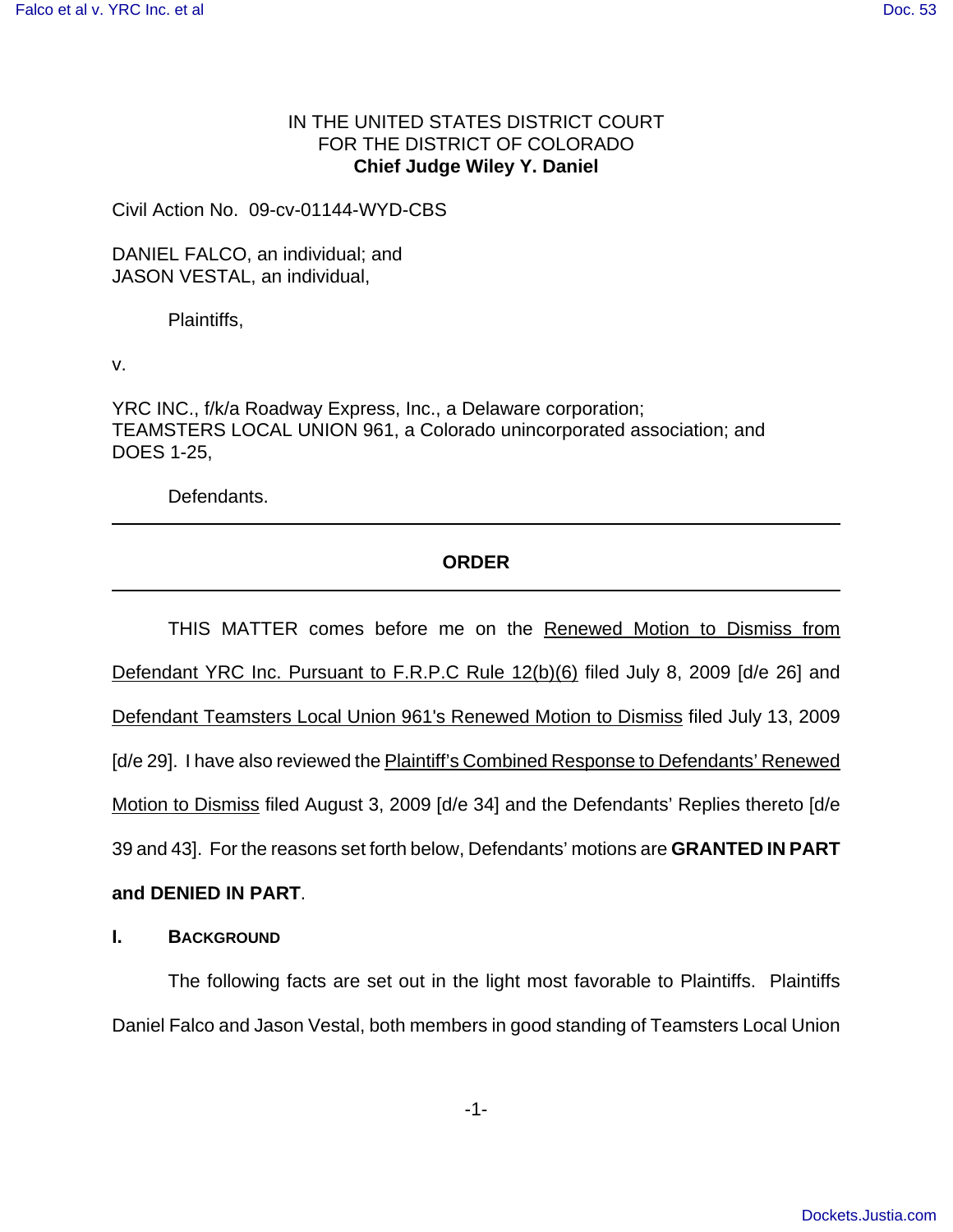961, began working as drivers for Defendant YRC Inc. in early 2007. (Pls. Am. Compl., ¶¶10-12 [d/e 17]). On January 5, 2008, YRC laid off Plaintiffs for lack of work. (Id. at ¶13). As a result of the circumstances surrounding that employment decision, Plaintiffs filed grievances with Teamsters on March 31, 2008. Plaintiffs alleged that YRC owed them pay under their contracts and Plaintiff Falco also alleged that YRC had discriminated against him. (Id. at ¶¶20, 34). A Teamsters representative, Plaintiffs and YRC participated in a hearing on the grievances before the Joint Western Area Committee ("JWAC") on August 4, 2008. (Id. at ¶36). JWAC held an executive session in private and summarily denied the grievances. (Id. at ¶42).

In early December 2008, Plaintiffs retained counsel and contacted YRC and Teamsters to propose settlement of their claims. (Pls. Am. Compl., ¶¶45-46 [d/e 17]). In early January 2009, Teamsters and YRC rejected Plaintiffs settlement demands. (Id. at ¶49). Following ongoing settlement discussions, YRC indicated in early February 2009 that it would reconsider the prior settlement demand from the Plaintiffs. (Id. at ¶51). YRC subsequently rejected that settlement offer again, but invited Plaintiffs to submit a lower demand. (Id.) Plaintiffs submitted a reduced demand and, after not hearing from YRC for several weeks, asked for a response within 7 days. (Id. at ¶¶52-53). Counsel for YRC requested additional time to respond explaining that his client contact was unavailable. (*Id.*). YRC thereafter rejected the reduced settlement offer and Plaintiffs filed suit the next day. (Id. at ¶54). Plaintiff Falco also failed a claim with the National Labor Relations board, which was denied in December 2008. (Id. at ¶45).

Plaintiffs filed a three-count complaint in the District Court of Jefferson County,

-2-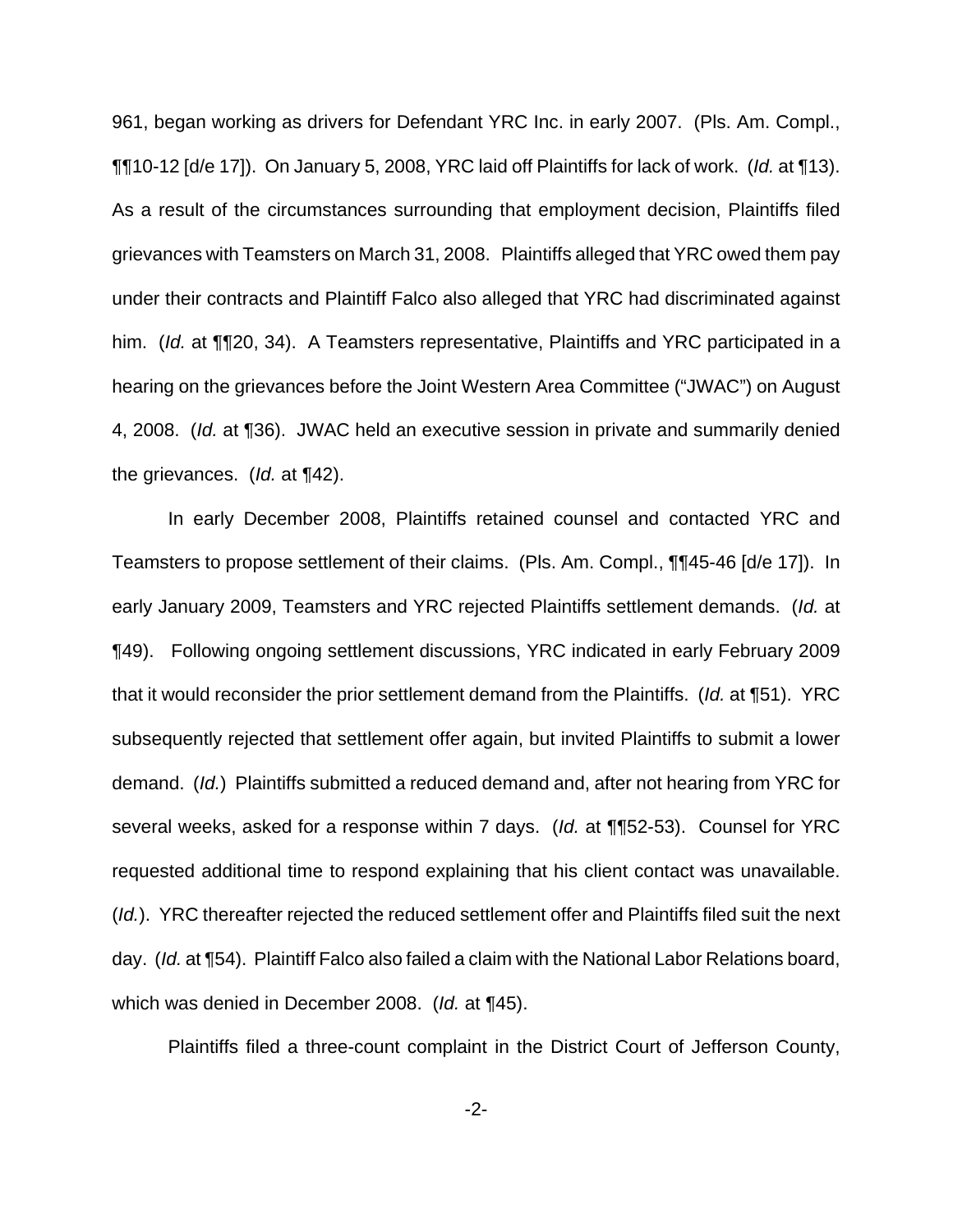Colorado in an action entitled Daniel Falco and Jason Vestal v. YRC, Inc., f/k/a Roadway Express, Inc.; Teamsters Local Union 961; and DOES 1-25, Case No. 2009CV1932. In the first claim, Plaintiffs allege that YRC and Teamsters breached a collective bargaining agreement. (Pls. Am. Compl., ¶¶58-61 [d/e 17]). The second claim for relief alleges that Teamsters breached its duty of fair representation. (Id. at ¶¶62-65). In their third claim, Plaintiffs allege that Teamsters and others were negligent in handling the resolution of Plaintiffs' grievance claims and Teamsters negligence also caused YRC to lay Plaintiffs off in 2008. (Id. at ¶¶66-71). Defendants removed the case to this Court on May 18, 2009. [d/e 1]. Defendants thereafter moved to dismiss pursuant to FED. R. CIV. P. 12(b)(6) because Plaintiffs' first two claims are barred by the applicable six-month statute of limitation to "hybrid" § 301/unfair representation claims.<sup>1</sup> [d/e 8, pp. 1-2; d/e 7]. Defendants also sought dismissal of Plaintiffs' third claim because it is preempted by Section 301 of the Labor Management Relations Act (LMRA), 29 U.S.C.A. § 185. Id.

Plaintiffs responded to Defendants' motions to dismiss and also simultaneously sought leave of this Court to file an Amended Complaint. [d/e 15, 17]. Plaintiffs argued that the applicable six month statute of limitations had been tolled and filed the Amended Complaint to set forth "more detail on the discovery of their claims and the parties' pre-suit negotiations" and to state the allegations that the statute had been tolled with "greater

 $1$  A "hybrid" § 301/unfair representation claim has been described by the Tenth Circuit as "a judicially created exception to the general rule that an employee is bound by the result of grievance or arbitration remedial procedures provided in a collective-bargaining agreement." Edwards v. International Union, United Plant Guard Workers of America, 46 F.3d 1047, 1051 (10th Cir. 1995). In a typical "hybrid" claim, an employee claiming wrongful discharge in violation of the collective bargaining agreement argues that the "employer breached a collective-bargaining agreement and the union breached its duty of fair representation" in connection with the grievance process the employee followed after his discharge. Id. at 1050. Under those circumstances, the "employee's unfair representation claim against his union and the underlying § 301 claim against his employer are 'inextricably interdependent.' " Id. at 1051 (quoting DelCostello v. International Bhd. of Teamsters, 462 U.S. 151, 164-65 (1983)).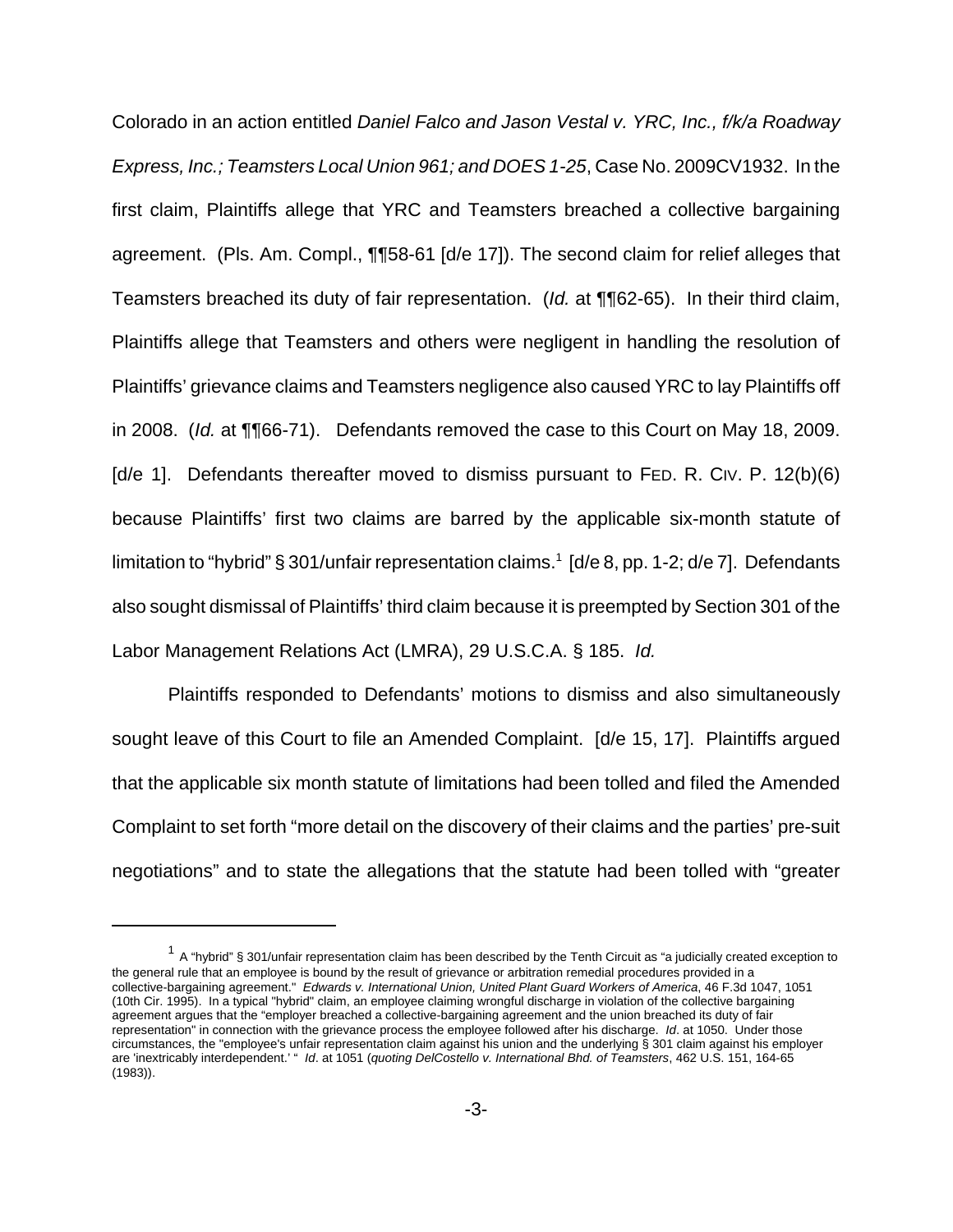specificity." [d/e 34, p. 2; d/e 15, pp. 1-2]. Plaintiffs were granted leave to amend their complaint whereupon Defendants filed renewed motions to dismiss for substantially the same reasons identified in their prior motions to dismiss.

#### **II. LEGAL STANDARD**

"To survive a motion to dismiss, a complaint must contain sufficient factual matter, accepted as true, to 'state a claim for relief that is plausible on its face.'" Ashcroft v. Iqbal, --- U.S. ----, 129 S.Ct. 1937, 1949 (2009) (quoting Bell Atl. Corp. v. Twombly, 550 U.S. 544, 570 (2007)). "The court's function on a Rule 12(b)(6) motion is not to weigh potential evidence that the parties might present at trial, but to assess whether the plaintiff's complaint alone is legally sufficient to state a claim for which relief may be granted" under Rule 8(a)(2). Smith v. United States, 561 F.3d 1090, 1098 (10th Cir. 2009) (quotation marks and citations omitted). This Court "assume[s] the factual allegations are true and ask whether it is plausible that the plaintiff is entitled to relief." Gallagher v. Shelton, 587 F.3d 1063, 1068 (10th Cir. 2009). While normally asserted as an affirmative defense, a contention that a plaintiff's claim is barred by the applicable statute of limitations may be resolved on a Rule 12(b)(6) motion to dismiss "when the dates given in the complaint make clear that the right sued upon has been extinguished." Aldrich v. McCulloch Props., 627 F.2d 1036, 1041 n. 4 (10th Cir. 1980).

#### **III.** LEGAL **A**NALYSIS

### **A. PLAINTIFFS' "HYBRID" § 301/UNFAIR REPRESENTATION CLAIMS; AMENDED COMPLAINT COUNTS I AND II**

As an initial matter, I note that Plaintiffs have conceded that their first and second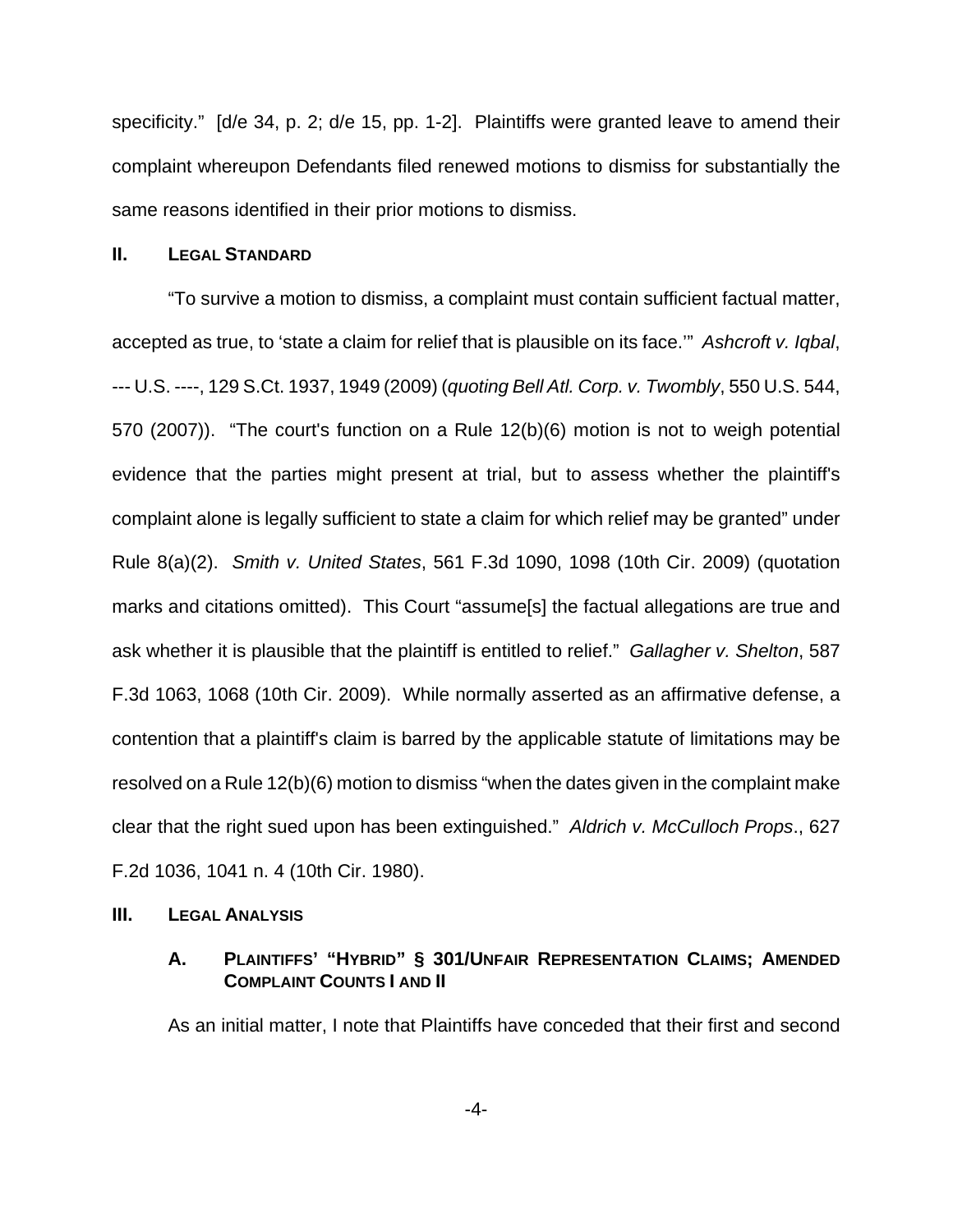claims for relief are "hybrid" § 301/unfair representation claims subject to a six-month statute of limitations. See e.g., Pls.' Mot. pp. 1-2, 5 [d/e 34]. In addition, Plaintiffs have conceded that they were aware of the JWAC board's decision on August 4, 2008. Id. at p. 4, ¶7. Plaintiffs argue, however, that equitable tolling principles apply here such that the accrual of their claims was delayed "several months following the JWAC hearing." Id. at p. 2. Plaintiffs, however, misapprehend the interaction of equitable tolling principles, the accrual of a cause of action and deadlines imposed by statutes of limitations.

The Tenth Circuit has previously addressed what events signal the commencement of the six-month limitation period and the accrual of a "hybrid" § 301/unfair representation action in Edwards v. Int'l Union Plant Guard Workers of Am., 46 F.3d 1047 (10th Cir. 1995). In *Edwards*, the Tenth Circuit reaffirmed the general rule that "the limitation period begins to run when an employee knows or in the exercise of reasonable diligence should have known or discovered the acts constituting the union's alleged violations." Id. at 1053 (quotations omitted). Where as here, the union represents an employee throughout the grievance process, "a claim challenging the adequacy of that union's representation does not accrue until the dispute resolution process has been completely exhausted." Id. at 1053-54. Based on the allegations of the Complaint - as confirmed by the arguments of both Plaintiffs and Defendants - the Plaintiffs' "hybrid" § 301/unfair representation claims accrued on August 4, 2008.

Relying on equitable tolling principles, Plaintiffs argue that the accrual of their cause of action was delayed several months from August 4, 2008. I disagree. Equitable tolling does not affect the "accrual" of a cause of action. Rather, equitable tolling stops the

-5-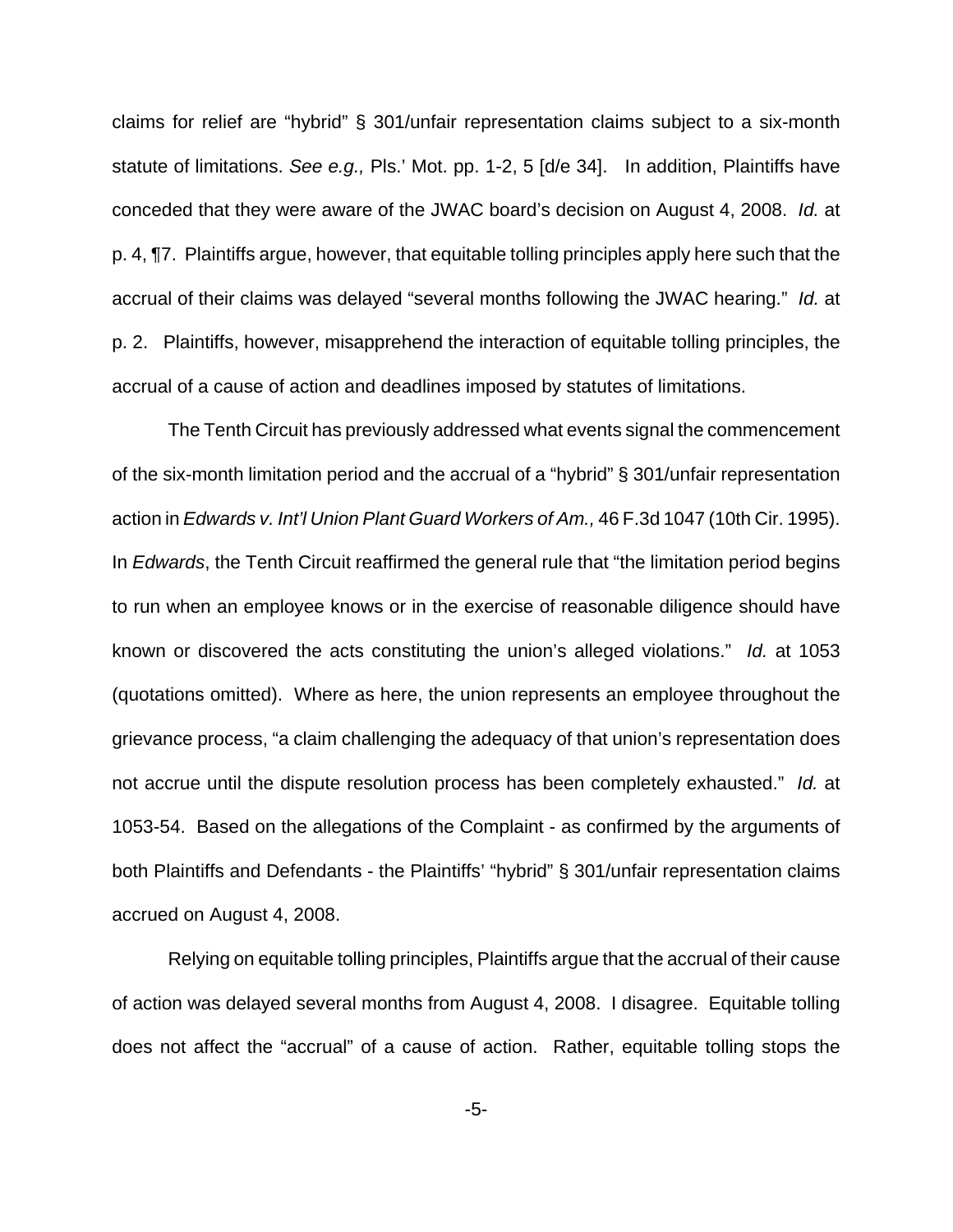running of the limitations period during the tolling event, which begins to run again only when the tolling event has concluded. United States v. Ibarra, 502 U.S. 1, 4 n.2 (1991). As a consequence, the time remaining on the limitations period is calculated by subtracting from the full limitations period whatever time ran before the clock was stopped. Id. In other words, Plaintiffs cause of action accrued on August 4, 2008, which is also the date that the six month limitations period for filing a claim commenced. As such, Plaintiffs were required to file a claim by January 31, 2009, or be barred by the six-month statute of limitations. It is the January 31, 2009 deadline for filing a claim that will be tolled, if at all, by the number of days that should be excluded under equitable tolling principles. Because Plaintiffs filed their Complaint on April 22, 2009, I must determine whether Plaintiffs have alleged facts that would make it plausible that the limitations period was tolled for 81 days in order to survive Defendants' motion to dismiss. See Aldrich, 627 F.2d at 1041 n. 4 (Once a defendant satisfies his initial burden to show that a claim is untimely, the burden shifts to Plaintiff to show that there is a basis to toll the statute of limitations).

Although it is a close call, I find that Plaintiffs have alleged sufficient facts for me to find it plausible that the limitations period has been tolled here. See Twombly, 127 S.Ct. at 1969 (a well-pleaded complaint may proceed even if it strikes a savvy judge that actual proof of those facts is improbable, and that a recovery is very remote and unlikely)(quotations omitted). It is not incumbent upon Plaintiffs to allege facts to *prove* that they are entitled to equitable tolling at this time, only that it is plausible. Gallagher, 587 F.3d at 1068. I believe the Plaintiffs have satisfied that threshold showing here. First, Plaintiffs were only represented by counsel at the very end of the limitations period.

-6-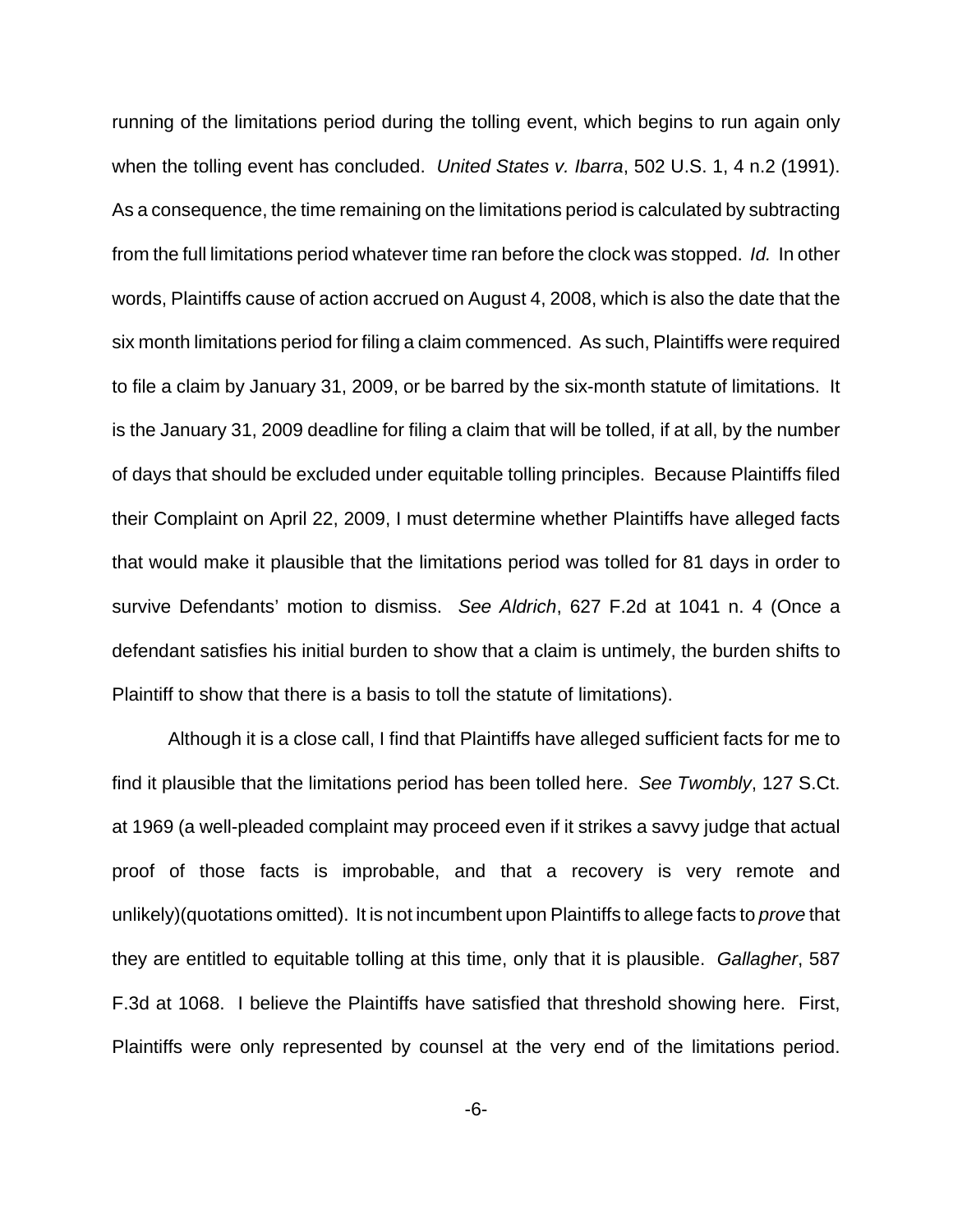Further, Plaintiffs have alleged that the Defendants affirmative acts in December, January, February and March of 2009 caused them to delay filing the instant case. Here, the Plaintiffs have "nudge[d their] claims across the line from conceivable to plausible' in order to survive Defendants' motion to dismiss. The Ridge at Red Hawk, L.L.C. v.Schneider,493 F.3d 1174, 1177 (10th Cir. 2007) (quoting Twombly, 550 U.S. at 547). Moreover, absent a factual record on the circumstances surrounding Defendants' conduct in December, January, February and March, this issue is simply not ripe for determination on a Rule  $12(b)(6)$  motion.<sup>2</sup> Therefore, this aspect of Defendants' motion to dismiss is denied with leave to renew this argument at the summary judgment stage if they wish to do so.

#### **B. NEGLIGENCE CLAIM; AMENDED COMPLAINT COUNT III**

Defendants also move to dismiss Plaintiffs' third claim for relief because § 301 of the LMRA preempts Plaintiffs' state law claim for negligence. Relying on Saunders v. Amoco Pipeline Co., 927 F.2d 1154, 1155 (10th Cir. 1991), Defendants argue that when the resolution of a state law claim depends upon analysis of the terms of a labor agreement, section 301 preempts that claim. [d/e 43, p. 7]. Plaintiffs argue that the negligence claim is an "independent tort" because they alleged a "special relationship" existed between Teamsters and Plaintiffs. [d/e 34, p. 20].

While I am required to assume the truth of all well-pleaded facts in Plaintiffs' Amended complaint, this assumption is inapplicable when the complaint relies on a recital of the elements of a cause of action supported by mere conclusory statements. See Iqbal,

<sup>&</sup>lt;sup>2</sup>I do not mean to suggest that these types of claims are not amenable to resolution on a Rule 12(b) motion, only that *this* claim cannot be resolved at this stage of the proceeding. See, e.g., Aldrich, 627 F.2d at 1041 n. 4(Statute of limitations questions may, therefore, be appropriately resolved on a FED. R. CIV. P. 12(b) motion)(citing 5 C. WRIGHT & A. MILLER, FEDERAL PRACTICE & PROCEDURE §1357, at 606-08 (1969)).